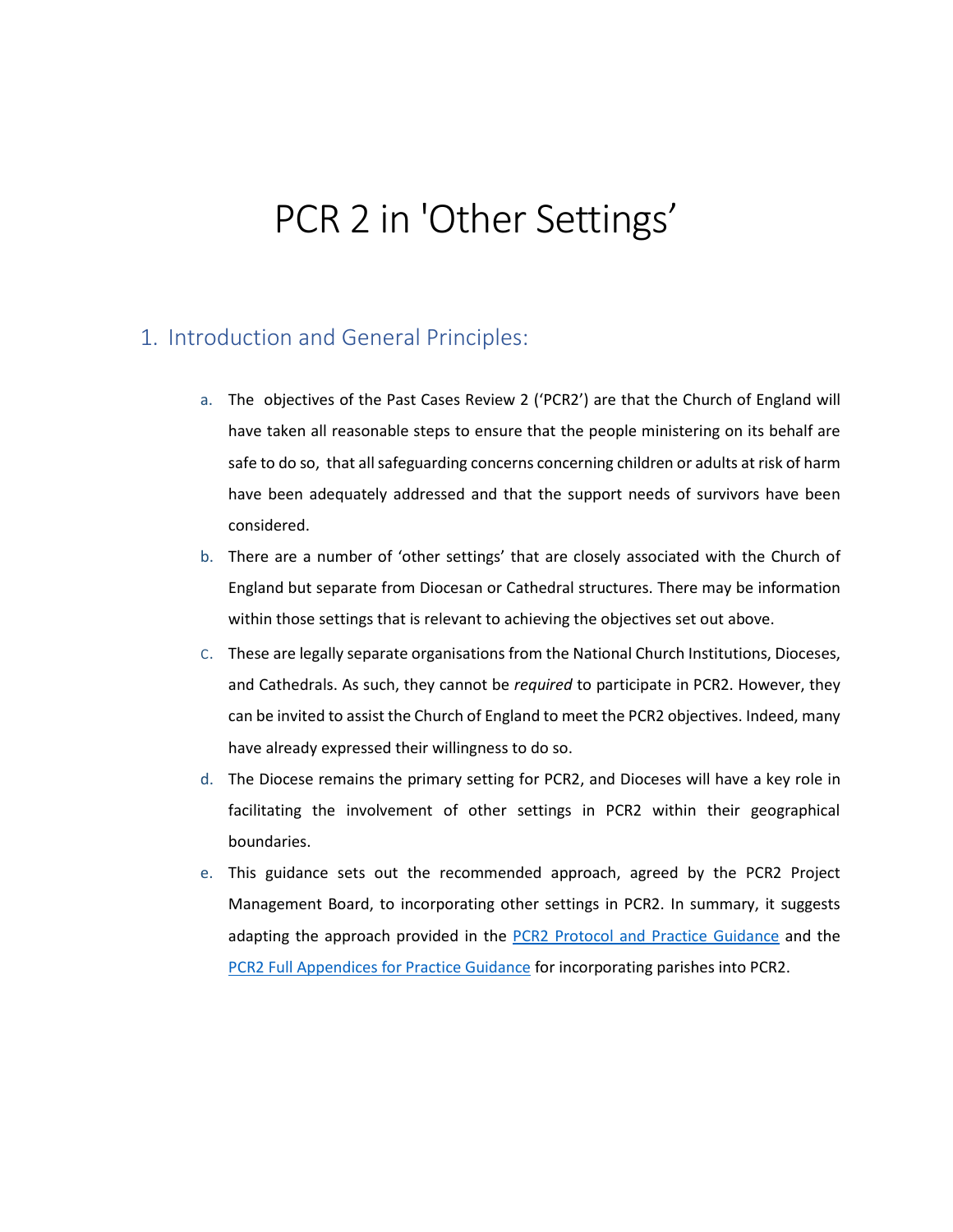## 2. Theological Education Institutions

#### a. Background

- i. Theological Education Institutions vary in size and geographical influence. Some train ordinands and readers for a small number of local dioceses, others from across the country. For the purposes of this guidance these are divided into 'local' and 'national' TEIs.
- ii. In general, TEIs should not hold files on former pupils (beyond basic records such as years of attendance and course transcripts), although there is variance across the country on this point.
- iii. However, TEIs should retain safeguarding information, including on former students. Holding that information does not convey upon a TEI the responsibility to conduct a separate PCR2 Review. Rather, TEIs should ensure that any safeguarding information they hold is made available to Independent Reviewers in the diocese in which the relevant church officer now ministers.
- iv. In the event that a TEI locates safeguarding information on a church officer who currently ministers in a Diocese that has completed its PCR2 review, that information should again be passed to the DSA in that Diocese who will review whether the new information undermines the assessment of that case arrived at by the Independent Reviewer. In these instances, which are anticipated to be very rare, advice should be sought from the PCR2 Project Manager about how to proceed.
- v. This principle also holds with ordained TEI staff (e.g. some academic staff). TEIs should ensure that any safeguarding information held in their HR files on staff who are also church officers should be available to the relevant Independent Reviewer.

### b. Guidance for 'local' TEIs

i. The Bishop(s) of the Diocese(s) should follow the sequence of activities set out in the [PCR2 Protocol and Practice Guidance](https://www.churchofengland.org/sites/default/files/2019-08/PCR2%20Protocol%20and%20Practice%20Guidance.pdf) for Phase One (as contained at the bottom of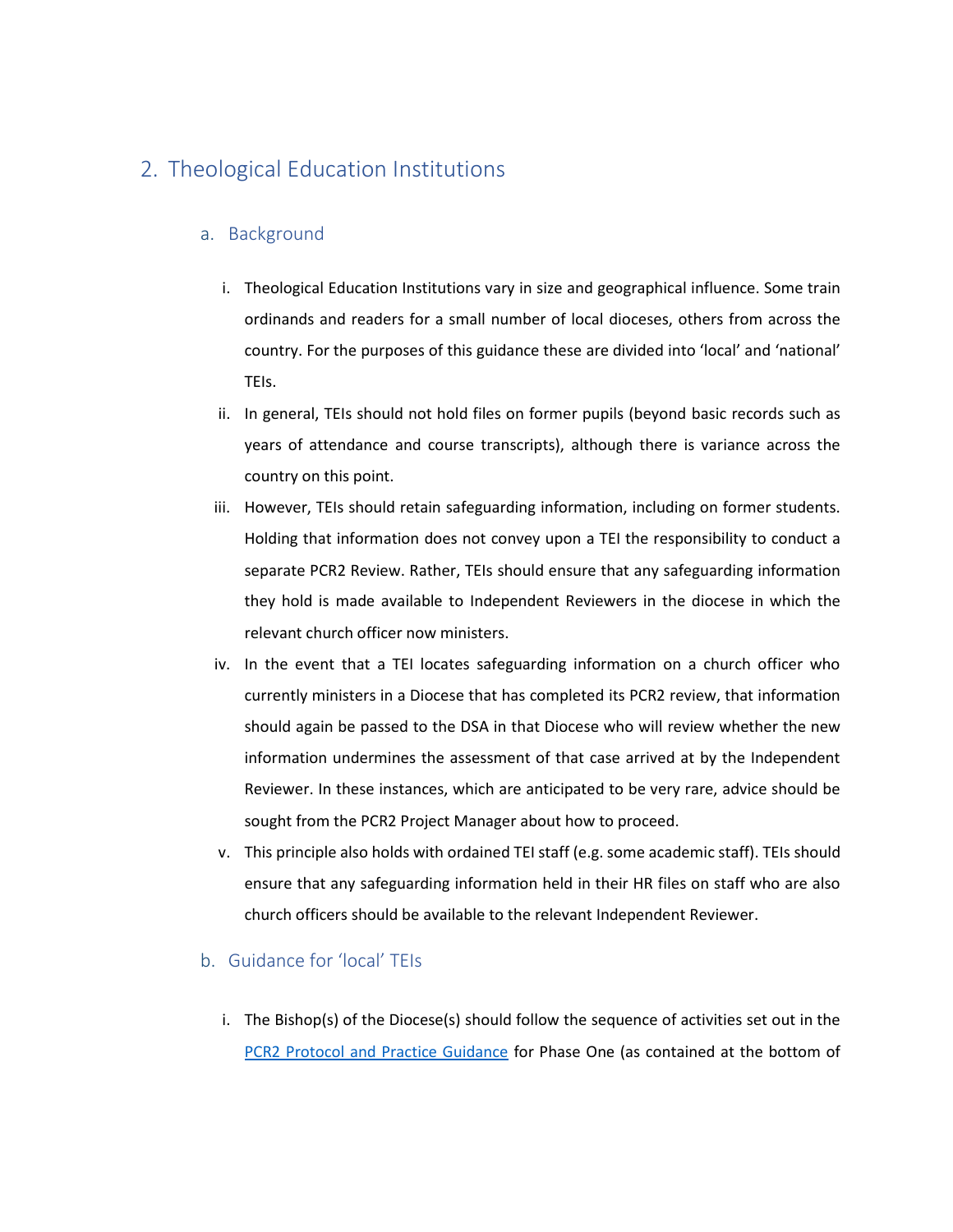page 9 of that guidance), with suitable adaptation for the context of Theological Education Institutions:

*The diocesan bishop must send a letter to every incumbent. This letter should set out the bishop's support for the PCR process and explain that for this review to be undertaken in the spirit intended parish input is essential. The support arrangements for incumbents and the pastoral care arrangements for anyone affected by this review must be included.*

- ii. Suggested wording and guidance regarding the content of this letter is found in the [PCR2 Appendices.](https://www.churchofengland.org/sites/default/files/2019-08/PCR2%20Full%20Appendices%20for%20Practice%20Guidance.pdf) Dioceses should adapt this letter for the purpose of writing to the Principal(s) of the TEI(s) in question under the auspices of PCR2.
- iii. The letter should include a reference to the requirement to complete a written return confirming that all known cases of concern have been reported to the relevant Diocesan Safeguarding Adviser, and to Table 1a, also included within the Appendices.
- c. Guidance for 'national' TEIs:
	- i. The PCR2 Project Board Chair and/or Project Manager should write to the Principal of these TEIs, following the sequence set out in the main PCR2 Protocol and Practice Guidance for Phase One and similarly adapting the suggested letter in the Appendices. These TEIs should be asked to supply a return to the Project Board, confirming that all known cases of concern have been reported to the Diocesan Safeguarding Adviser in the Diocese where the relevant church officer now ministers.
- d. Additional guidance for both local and national TEIs:
	- i. For all cases where information has been shared under the protocol set out above, TEIs should maintain a dated record on the relevant file. This will avoid confusion at a later date as it will confirm that the information has been properly shared.
	- ii. TEIs should keep a record of the number of records identified during PCR2 that had not previously been shared with dioceses. This information should be supplied to the PCR2 Project Board. This will enable both the present leadership of the TEI and the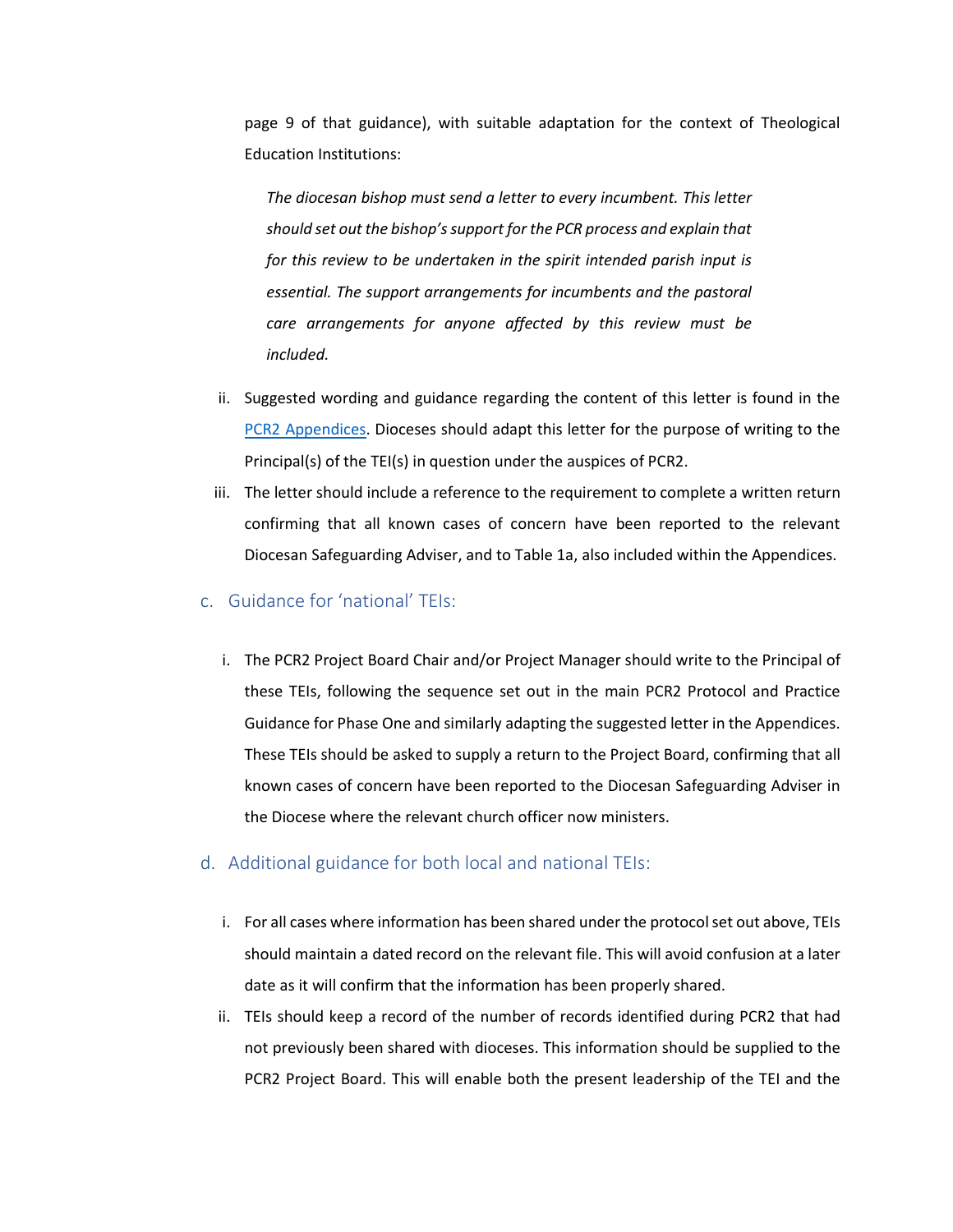PCR2 Project Board to identify if there has been a pattern of poor information-sharing that needs to be addressed.

## 3. Religious Communities

#### a. Background

- i. Most religious communities, both acknowledged and recognised, have existing close relationships with their local dioceses with regards to 'routine' safeguarding work. There will also be some local communities that fall outside the formal definitions of 'acknowledged' or'recognised' but which will operate along similar principles and have a level of relationship with their local diocese.
- ii. Religious communities make less use of written records than dioceses. Most religious communities will have to rely on 'organisational memory' rather than written records.
- iii. There are a small number of larger or more dispersed religious communities whose size and impact across numerous dioceses makes it impractical for them to be included within a diocesan PCR2. Some have already commenced PCR2 within their own community.

#### b. Guidance

i. Dioceses should work with religious communities by adapting the approach provided in the [PCR2 Protocol and Practice Guidance](https://www.churchofengland.org/sites/default/files/2019-08/PCR2%20Protocol%20and%20Practice%20Guidance.pdf) and th[e PCR2 Full Appendices for Practice](https://www.churchofengland.org/sites/default/files/2019-08/PCR2%20Full%20Appendices%20for%20Practice%20Guidance.pdf)  [Guidance](https://www.churchofengland.org/sites/default/files/2019-08/PCR2%20Full%20Appendices%20for%20Practice%20Guidance.pdf) for incorporating parishes into PCR2. As with TEIs, dioceses should follow the sequence of activities set out in the main PCR2 Protocol and Practice Guidance for Phase One (as contained at the bottom of page 9 of that guidance), with suitable adaptation for the context of religious communities:

*The diocesan bishop must send a letter to every incumbent. This letter should set out the bishop's support for the PCR process and explain that for this review to be undertaken in the spirit intended parish input is essential. The support arrangements for incumbents and the pastoral care arrangements for anyone affected by this review must be included.*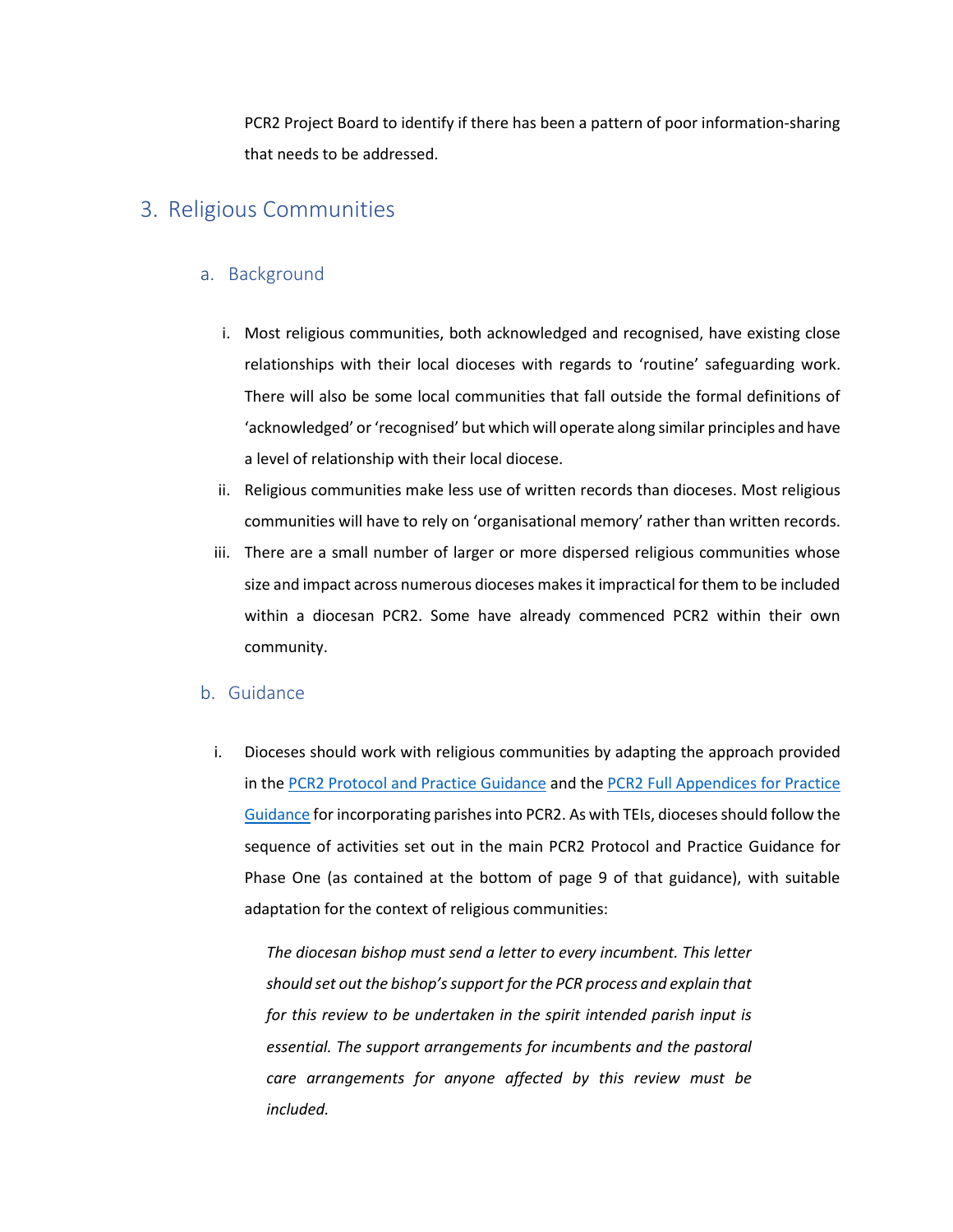- ii. Suggested wording and guidance regarding the content of this letter is found in the PCR2 Appendices. Dioceses should adapt this letter for the purposes of writing to religious communities.
- iii. The letter should include a reference to the requirement to complete a written return confirming that all known cases of concern have been reported to the relevant Diocesan Safeguarding Adviser, and to Table 1a, also included within the Appendices.
- iv. If there is any doubt regarding whether a community is a recognised or acknowledged community, or whether it should be incorporated into a Diocesan PCR2 Review or approached at a national level, Dioceses should contact the PCR2 Project Manager.

## 4. Parachurch organisations

#### a. Background:

i. For the purposes of this guidance, the term 'parachurch' is being used to describe a multitude of organisations that have a close affiliation to the Church of England or one of its constituent bodies (e.g. dioceses, cathedrals, parishes). The majority of these will be relatively small and local such as homeless shelters, debt-counselling centres or food banks, or other similar social-outreach organisations. Some will be much larger with national impact and profile.

#### b. Guidance for Dioceses:

- ii. Dioceses should make a list of the Anglican parachurch organisations within their geographical area.
- iii. Diocesan PCR2 project boards should give consideration to inviting these organisations to be included within their PCR2 review.
- iv. Where a parachurch organisation is to be included in the Diocesan review, the Diocesan Bishop should write to the relevant senior officer in that organisation, again using an adaptation of the letter contained within the appendices to national PCR2 protocol and practice guidance.